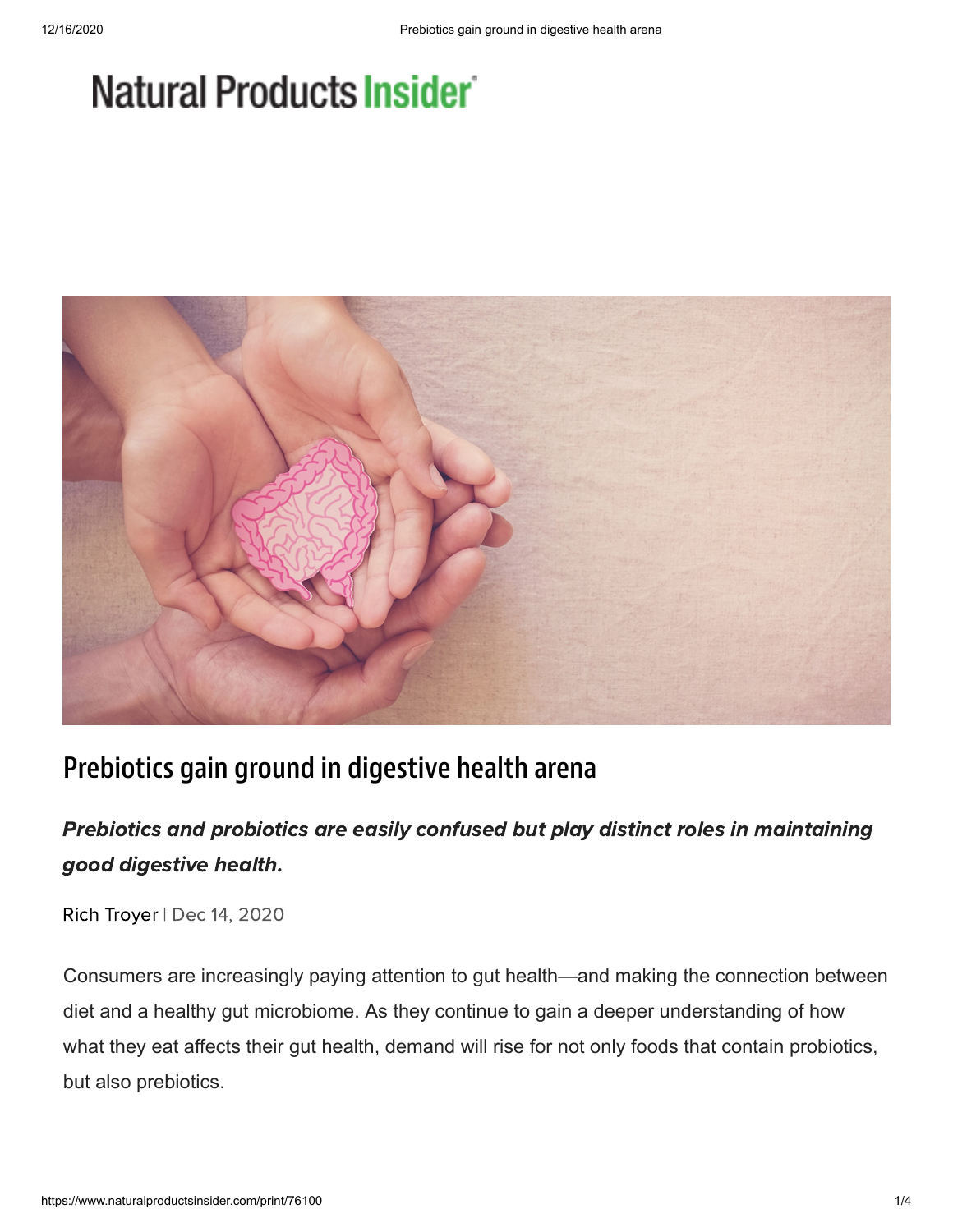Recent reports project significant growth within the digestive product and ingredient industry over the next several years. Acumen Research and Consulting [projects](https://www.acumenresearchandconsulting.com/probiotics-market) the probiotic ingredient market to reach approximately \$78 billion by 2026, whereas a report released by Global Market Insights [estimates](https://www.gminsights.com/industry-analysis/prebiotics-market) the prebiotic fiber market to hit over \$8 billion that same year. Comet Bio commissioned a consumer study in 2019 which found that 70% of Americans want to increase their fiber intake, and 4 out of 5 consumers are interested in healthy, sustainable dietary fibers.

## Prebiotics vs. probiotics

Prebiotics and probiotics are easily confused but play distinct roles in maintaining good digestive health. Probiotics are good bacteria that fight off bad bacteria in the gut and help establish a healthy microbiome. Prebiotics are soluble fibers often found in grains, vegetables and fruits. They are nondigestible, meaning human enzymes cannot break them down. As a result, prebiotics work symbiotically with probiotics, serving as food for the good bacteria in helping to promote a healthy microbiome.

Many probiotic strains exist, as well as many prebiotic dietary fibers—so gut health is not a onesize-fits-all formula. As such, some probiotics work better with specific prebiotics and vice versa. No scientifically validated "super prebiotic" optimizes every strain of probiotic in the gut.

A diverse diet of prebiotics is needed to optimize an array of probiotics within the gut. The result is a symbiotic relationship that builds a healthy microbiome. This positive working relationship can be established when probiotics are supplemented with a varied set of prebiotics, and they work together to promote a healthy gut.

For example, the prebiotic arabinoxylan has been clinically shown to support the growth of *Bifidobacteria*, a strain associated with key gut health benefits (*Front Microbiol*. 2016;7:925). Some prebiotics, such as inulin, are not as selective in promoting only good bacteria and are linked to promoting not as beneficial strains, including pathogenic (salmonella) and opportunistic (*Klebsiella*) (Zh *Mikrobiol Epidemiol Immunobiol*. 2000;1:79-80). *Klebsiella* is a bacterium associated with ankylosing spondylitis (an inflammatory disease) and increased intestinal permeability.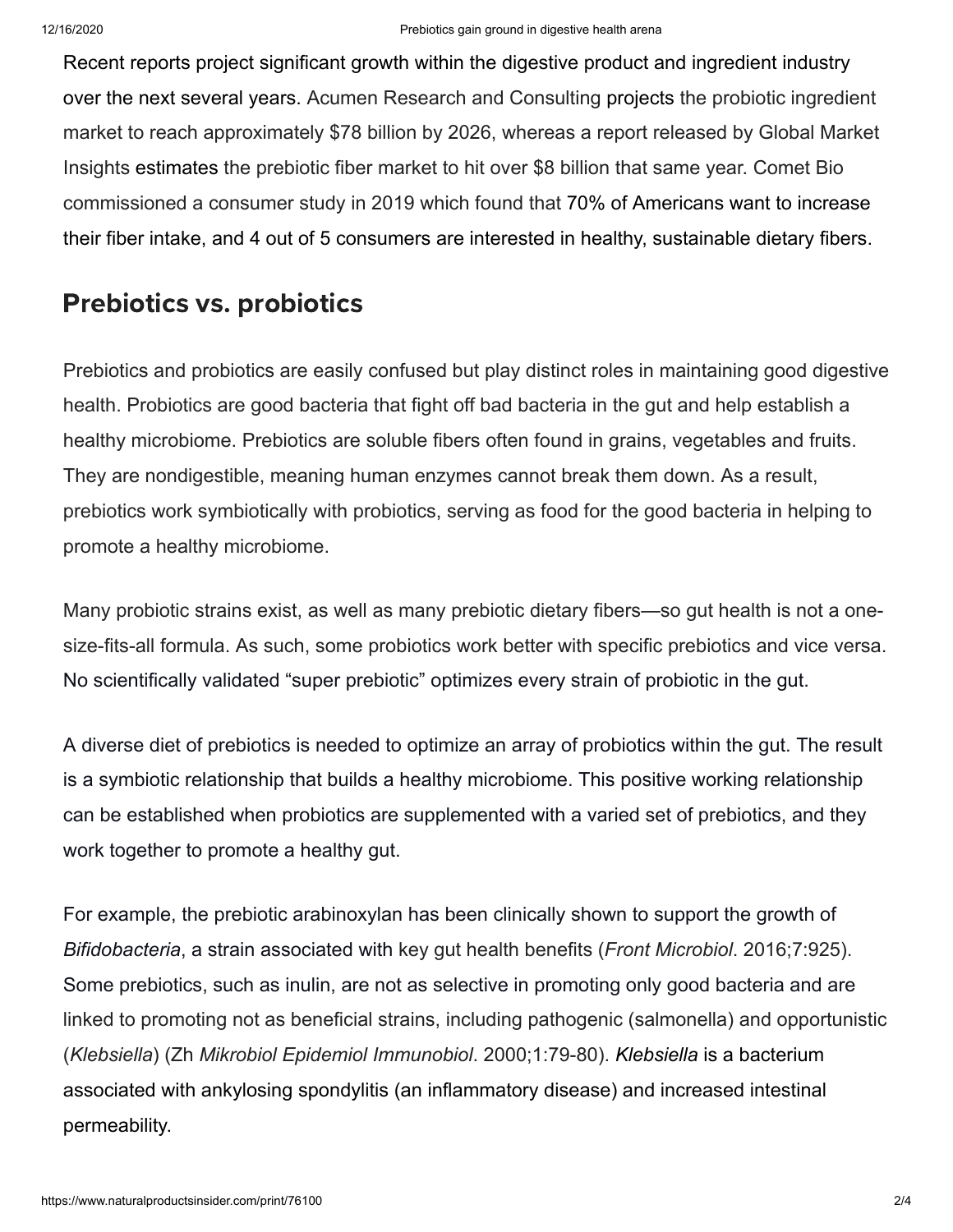#### Prebiotic tolerability concerns

Another issue with many popular prebiotic fibers is that they are needed in high quantities to be effective and can cause gastrointestinal (GI) distress. This is partly because many individuals are sensitive to oligosaccharides, which unfortunately constitute many popular dietary fibers. For example, people on a low-FODMAP (fermentable oligo-, di-, mono-saccharides and polyols) diet are cautioned to avoid certain fibers like fructooligosaccharides (FOS), commonly derived from inulin, or galactooligosaccharide (GOS) derived from dairy products.

Looking to the future of prebiotics, expect more better-tolerated options. Arabinoxylan is a plant fiber that is not an oligosaccharide, but a polysaccharide, which (as Arrabina, from Comet Bio) showed in unpublished research to have better tolerability in the gut. Though effective at a low dose of 2.2 g, the clinical trial suggested consumers can confidently take up to 12 g/d of Arrabina without the worry of GI stress including gas, bloating and nausea.

### Meeting consumer desire for prebiotics

Over half of consumers regularly or occasionally suffer from digestive issues, according to proprietary consumer research conducted by Murphy Research. These consumers are wellinformed and looking for solutions, including prebiotics. Ninety percent of them could identify at least one benefit associated with consuming a prebiotic. Of those, 52% perceived that prebiotic fibers aid in digestion, 50% said they improve gut health, 43% said they promote overall health and 30% thought they help strengthen immunity. Some consumers even made the connection between prebiotics and inflammation, skin health and energy. Based on this data, consumer awareness of the gut microbiome and the importance of consuming prebiotics is notable.

*Rich Troyer, CEO of [Comet Bio](http://comet-bio.com/) , brings a unique combination of corporate development, operations and finance expertise in industrial biotechnology. He received his MBA from the Wharton School of the University of Pennsylvania, and a bachelor's degree from Baylor University.*